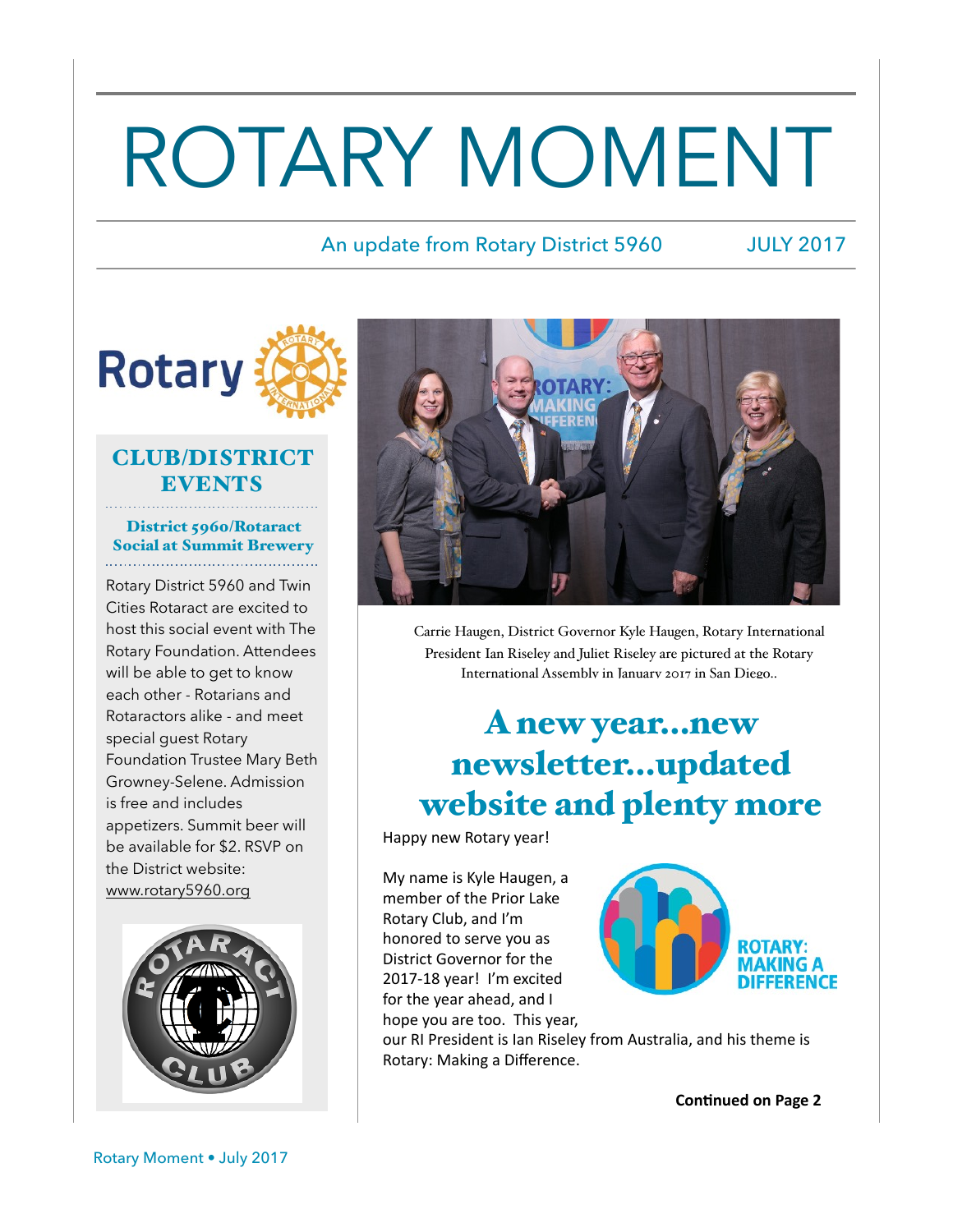

# Commitment to ending Polio

Rotary International has announced a new commitment to donate \$50 million per year for the next three years to help end Polio.

At the International Convention, Bill Gates announced the Gates Foundation will continue its 2-to-1 match for the next three years, as well!

That's \$450 million towards the \$1.5B needed to finish the job.

The District's Polio Plus Team has set an ambitious goal of \$150,000 for the year ahead, and we're off to a good start.

At DG Kyle's installation, his club raised \$1,009 through the "fun" part of the program.

Kyle feels strongly about Polio eradication, so much so that he and his father (and business partner) Jack have agreed to match that contribution!

Do you or your business want to match, as well? Contact Kyle!

#### DG KYLE'S COLUMN, from Page 1

I love this theme, as I truly believe everything we do as Rotarians helps make a difference, and I encourage you to think about ways you can do that during the year!

I have three main goals this year: to provide an organized District structure to deliver resources to clubs to help you reach your potential; to share my passion of Rotary and encourage and inspire you to make a difference in your communities and around the world; and most importantly, **HAVE FUN!** 

You'll notice the format of this newsletter, which is the first edition of our NEW District Newsletter. It's our hope that this will be a consistent way for you to get information not only during this year, but for years to come. Also, if you visit [www.rotary5960.org,](http://www.rotary5960.org) you'll soon notice a new District website! We are redesigning the site to make it more visually appealing and user friendly for you. I hope you enjoy it.

#### **Continued on Page 3**



Sandy Campbell passes the gavel to Pete Gravett as he assumes the role of 2017-18 president of the Anoka Rotary Club. Congratulations to Pete and his fellow presidents as they start the greatest role in Rotary!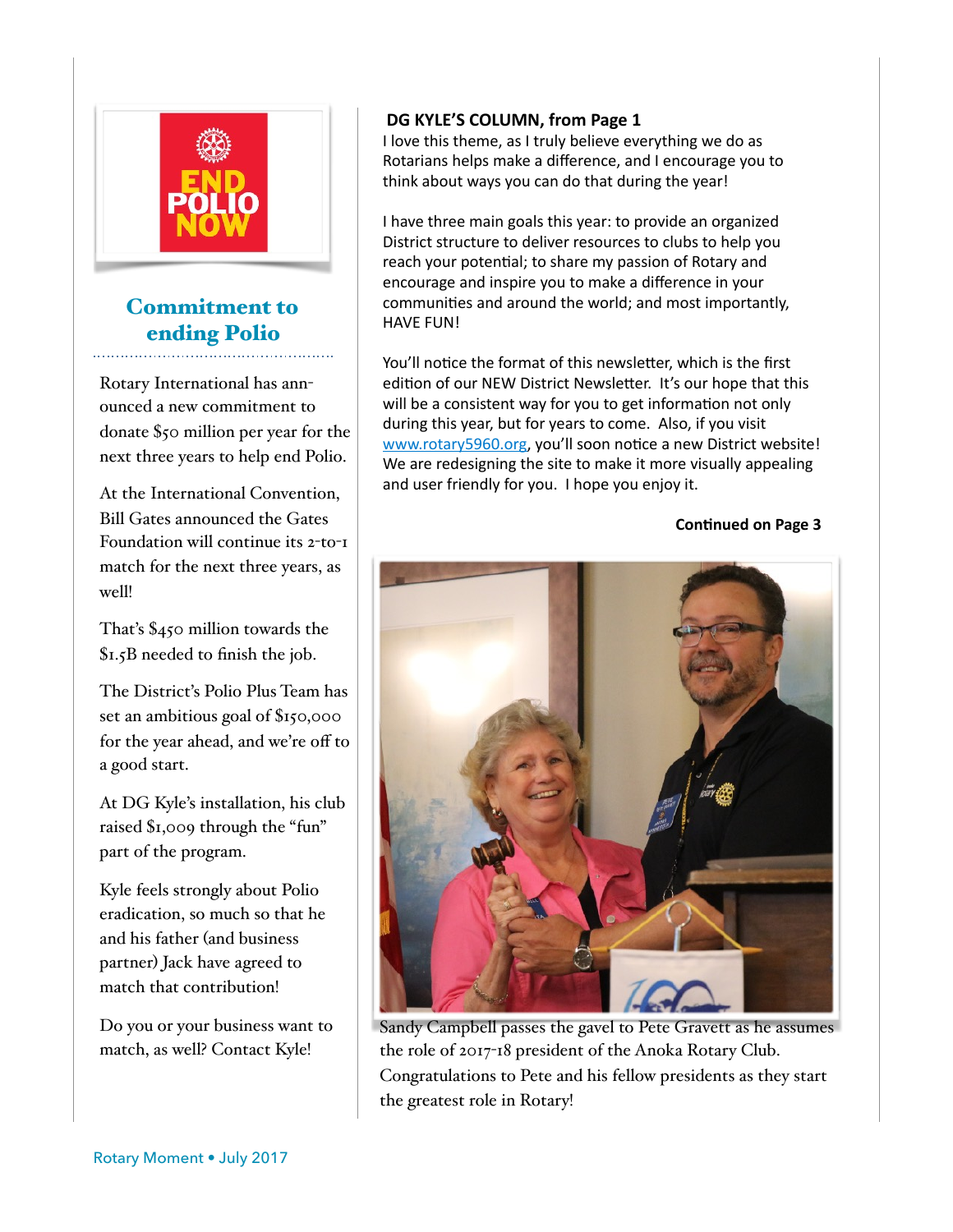# Thank you, Jim Hunt, for a great Rotary year!

Congratulations and Thanks are in order for outgoing District Governor Jim Hunt as he recently finished his term as DG. Jim had a great year as Governor with some of the highlights being a Group Study Exchange team from Northern Australia/Timor Leste and a District Conference that had attendees from 51 of our 62 clubs! Also, we celebrated the 100<sup>th</sup> Anniversary of The Rotary Foundation and raised over \$344,000 for the Annual Fund of TRF, which comes out to over \$120 per member... these are the highest amounts in the past five years! Thank you to Jim for all his hard work and dedication!





#### DG KYLE'S COLUMN, from Page 2

Lastly, I'm excited to announce a new program: our District 5960 Awards program! This was designed by a team of Rotarians from around the District, and will be a great way to provide a roadmap to you and your clubs to help you be successful, and to reward you for your efforts! I encourage you to I encourage you to go to the Awards page on the District website to learn more!" 

Thank you for the opportunity to work with you as District Governor. I look forward to a great year getting to know as many of you as possible, and working together to Make a Difference as Rotarians!

> Let's have some fun, **Kyle Haugen**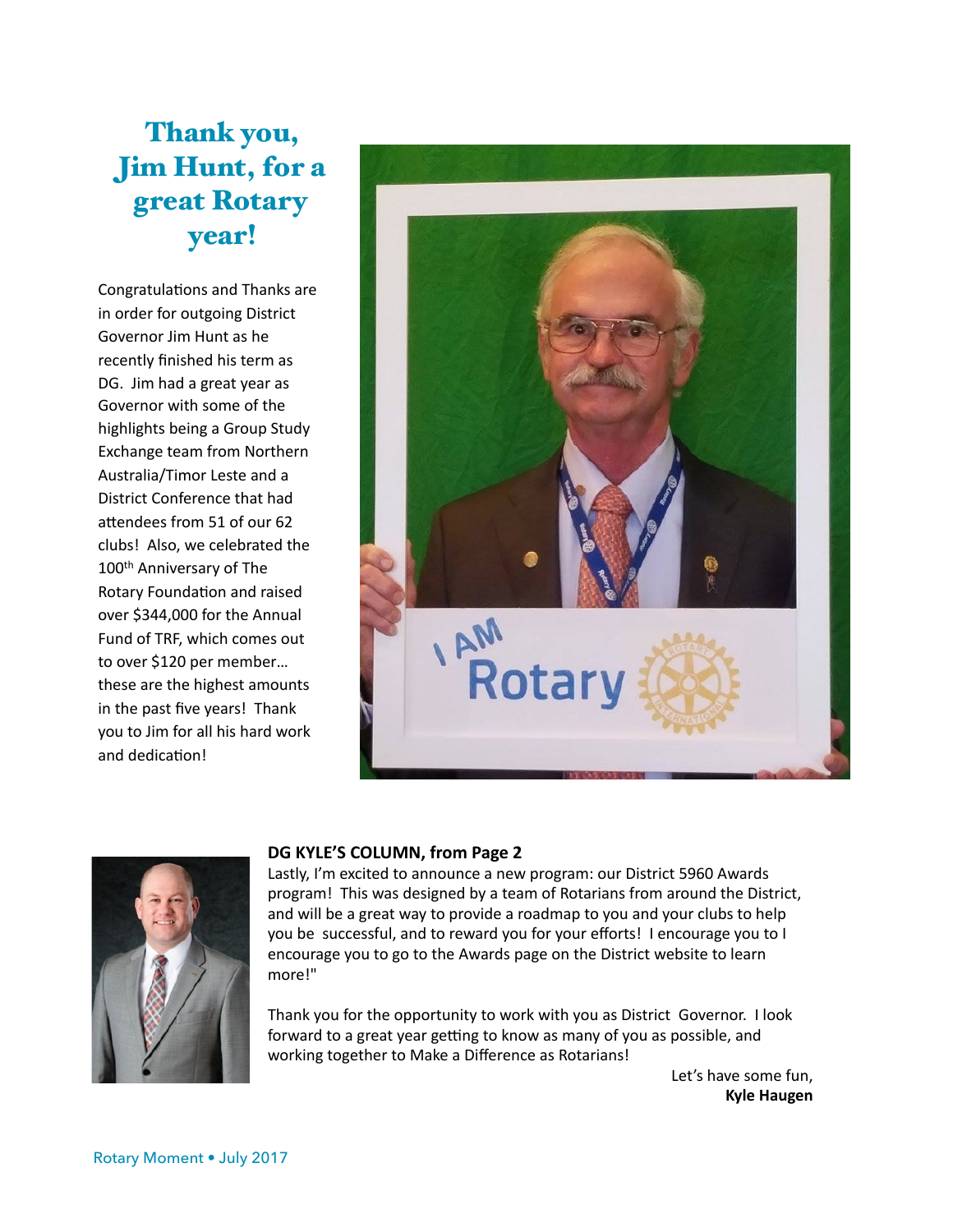# **Congratulations to LeSueur Rotary!**

The Rotary Club of Le Sueur achieved 100 percent EREY for the first time in its almost 70 year history. "How did they do it?" Cheryl Amundson, Club Foundation Team Leader, says it was a team effort. We created a new Foundation team to reach out to our members. It worked well. We moved from 54 percent to 100 percent EREY in one year. I believe we surpassed every Foundation metric in our Club's history. The Rotary Foundation has become a charity of choice in Le Sueur!

#### **Rotarians in the news…**

Vicki Dilley and NorthStar Youth Exchange are talked about on page 16 of the June Rotarian magazine



### Prior Lake Rotary's Lakefront Music Fest

Plan now to attend! Friday, July 14 features the The Fray and Saturday, July 15 features Billy Currington and David Nail.

One \$30 ticket gets you into both nights! More info at: [http://](http://www.lakefrontmusicfest.com/) [www.lakefrontmusicfest.com/](http://www.lakefrontmusicfest.com/)



District Governor Kyle Haugen, District Governor-Elect Mike Becker and District Governor Nominee Paul Perez visited the Lakeville Rotary Club's Taste of Lakeville event. Having a big event? Drop your district leadership team (including assistant district governors) an email. Members of the team love to attend

# **Kyle Haugen on his installation as District Governor**

On June 20, I was honored to be installed as our Rotary District 5960 Governor for the 2017-18 year. I'm very humbled to have been chosen and appreciate all the support I've received in preparation for the role. It was a great night celebrating with friends and family and especially great that my son Cooper and wife [Carrie Voigts Haugen](https://www.facebook.com/carrie.voigts.1?fref=mentions) could be a part of it.

Thanks to my fellow Prior Lake Rotarians for putting on such a great party!

That Tuesday night wasn't just about me though...we recognized outgoing District Governor [Jim Hunt](https://www.facebook.com/profile.php?id=100007881345771&fref=mentions), installed five new assistant governors, recognized [Mike Becker](https://www.facebook.com/mike.becker.18?fref=mentions) and [Paul Antonio Perez](https://www.facebook.com/paul.perez.7355?fref=mentions) as the Governors to follow me, and inducted a new member, [Adam Tlusty,](https://www.facebook.com/adamtlusty?fref=mentions) in to the Rotary Club of Prior Lake.

We had a little funbraising over \$1,000 towards the eradication of polio, too! I love being a part of such a great organization. Not only do I get to make the world a better place, but Rotary has helped me become a better person. Plus, I've made a lot of great friends! What's better than all that?! I'm excited for the year ahead...Rotary does great things and I look forward to working with our clubs to make a difference through Rotary. or you to join the Family of Rotary!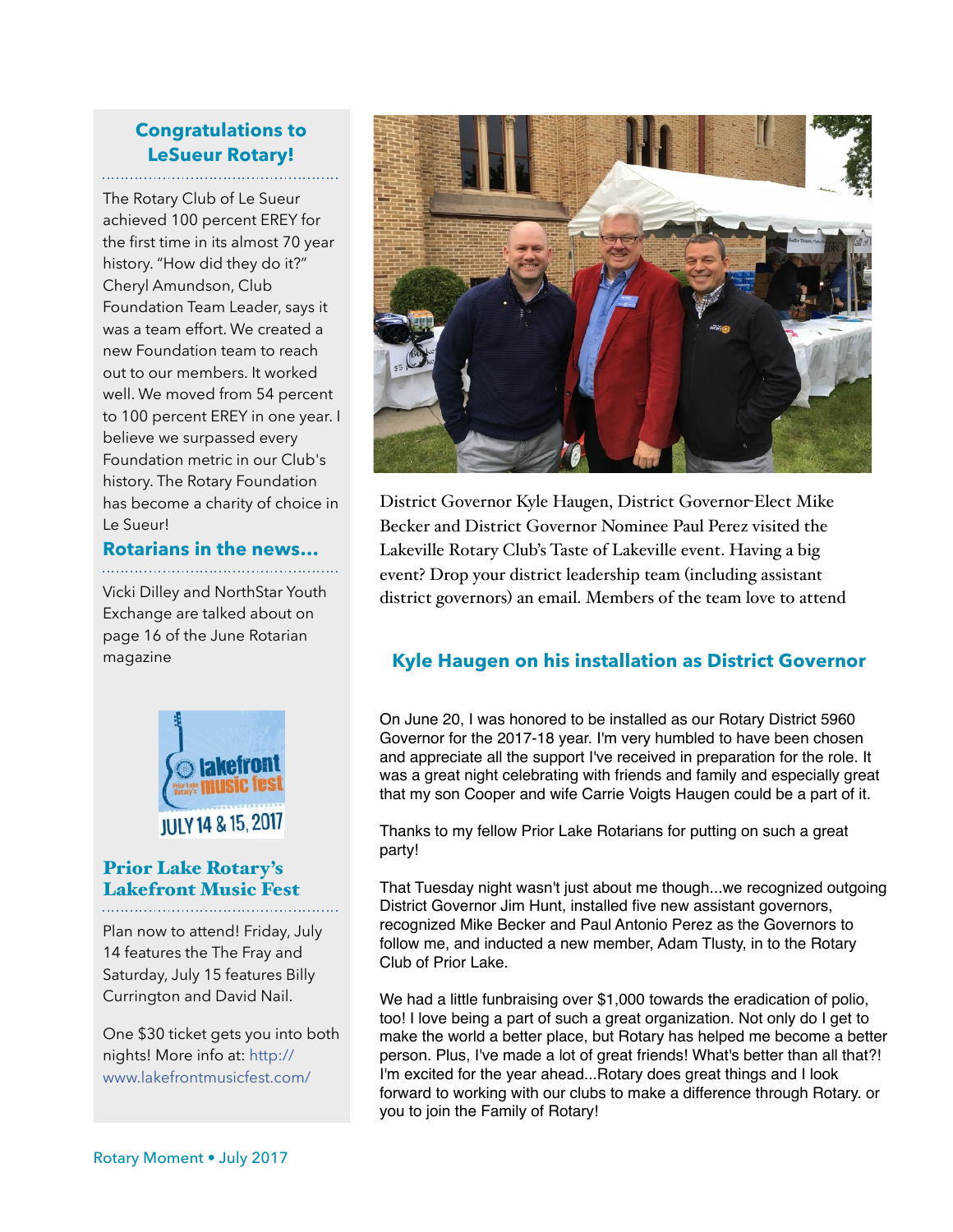# Your 2017-18 Rotary District 5960 Board and Leadership Team

#### BOARD OF DIRECTORS

DG- Kyle Haugen [jkylehaugen@gmail.com](mailto:jkylehaugen@gmail.com)

DGE- Mike Becker mjbecker@charter.net

DGN- Paul Perez [paul.perezd5960@gmail.com](mailto:paul.perezd5960@gmail.com)

PDG 1- Jim Hunt [jim.hunt.d5960@gmail.com](mailto:jim.hunt.d5960@gmail.com)

PDG 2- Marlene Gargulak [mgargulak@charter.net](mailto:mgargulak@charter.net)

PDG 3- Karel Weigel [karelweigel@charter.net](mailto:karelweigel@charter.net)

TREASURER Rich Ramsay [rich@ramsaycpa.com](mailto:rich@ramsaycpa.com)

PUBLIC IMAGE CHAIR Heather Holmes [hdholmes6379@gmail.com](mailto:hdholmes6379@gmail.com)

MEMBERSHIP CHAIR Greg Bartz [gbartz@grandstrat.com](mailto:gbartz@grandstrat.com)

ROTARY FOUNDATION CHAIR Gary Campbell [gary8455@msn.com](mailto:gary8455@msn.com)

PROGRAMS BRANCH CHAIR Craig Leiser [craig@rotarycraig5960.com](mailto:craig@rotarycraig5960.com)

BIG CLUB REP Michelle Lasswell michelle@fragolasswell.com MEDIUM CLUB REP Brian Buchmayer bcbuchmayer@gmail.com SMALL CLUB REP Cathy Quinlivan catherine.quinlivan@ymcamn.org PAST DG Newell Krogmann krogmann@earthlink.net PAST DG Jerry Miegs jmeigs710@aol.com AG TEAM LEADER Clare Lillis clillis@realhomepro.com 

**Programs Branch** Programs Branch Team Leader Craig Leiser craig@rotarycraig5960.com Youth Service Chair Rick Estenson rickesty@gmail.com International Service Chair Craig Leiser craig@rotarycraig5960.com Fast For Hope Dave Newman dave@bancorgroup.com Vocational Service Chair Al Zdrazil zdra0004@umn.edu Community Service Chair **Admin Branch** District Finance Committee Chair Rich Ramsay rich@ramsaycpa.com Training Team Leader Deb Severson debseverson1217@gmail.com District Administrator Kathy Hughitt kathy.hughitt@rotary5960.org Tech Team Leader Joe Dols jdols@indexcomputers.com District Conference Chair Laurie Hartmann lhartmann@swpub.com **Rotary Foundation Branch** Rotary Foundation Committee Chair Gary Campbell gary8455@msn.com Fund Development Team Leader Paul Hofslien paul.hofslien@raymondjames.com Programs & Grants Team Leader Margie Horning margie.horning@comcast.net Polio Plus Chair Charlie Cogan [ccogan@carleton.edu](mailto:ccogan@carleton.edu) **Membership Branch** Membership Team Leader Greg Bartz gbartz@grandstrat.com Club Visioning Dave Schafer daveschafer@comcast.net **Public Image Branch** Public Image Team Leader Heather Holmes hdholmes6379@gmail.com Awards Team Leader

Mitch Popple

calmar.popple@gmail.com

DISTRICT LEADERSHIP TEAM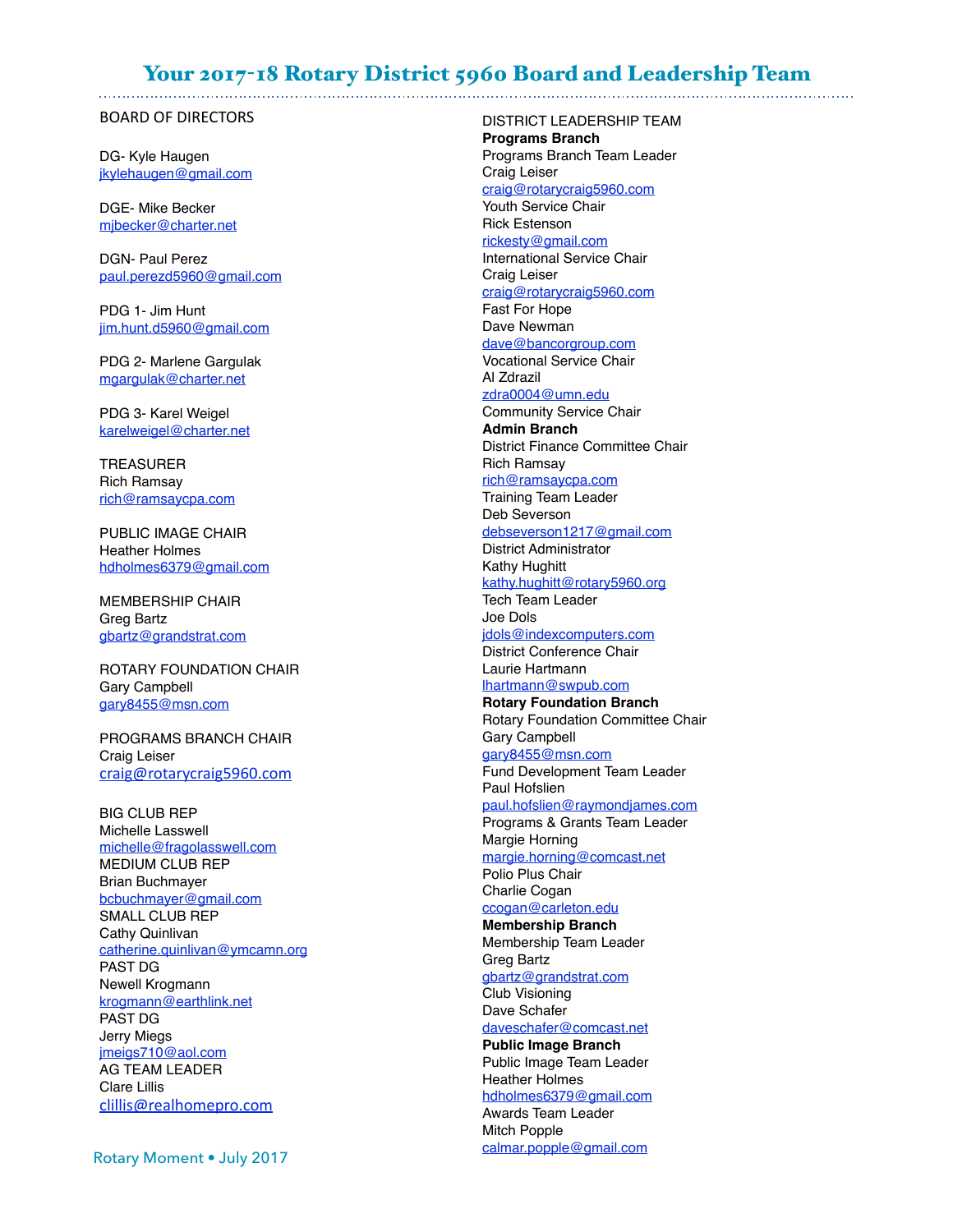## **International President Ian Riseley: Welcome to the new Rotary Year**

#### Dear fellow Rotarians.

For many years, one idea has stood at the heart of all our service: sustainability. Sustainable service means our work continues to have a positive impact long after Rotary's direct involvement has ended. We don't dig wells and walk away; we make sure communities can maintain and repair those wells. If we build a clinic, we make sure that clinic has a way to keep running without ongoing support from us.

One way I'd like for you to contribute in our quest for sustainability is through my tree planting initiative. I ask that you have one tree planted for each member of your club sometime between now and Earth Day, 22 April 2018. The Environmental Sustainability Rotarian Action Group is a great resource that can help you get started. Share your progress online by using #pledgetoplant.



I hope that the result of this effort will be far greater than the environmental benefit that those 1.2 million new trees will bring, which is itself most worthwhile. I believe the greater

result will be a Rotary that recognizes our responsibility, not only to the people on our planet—but to the planet itself on which we all live and on which we all depend.

During my six presidential conferences this year, environmental sustainability is one of many topics up for discussion. Each conference will focus on how peace relates to one of Rotary's five other areas of focus. My hope is that attendees are inspired take action after attending a conference and will develop new initiatives. Learn more about each of the conferences and how to register.

As I mentioned to you all earlier this year, Rotary Peace Fellow Marie-Paule Attema has already begun her studies and has shared her first blog post, which you can read here. I'm pleased to report that my home country of Australia has welcomed her with open arms and we all look forward to reading her next post as her journey progresses. Beginning this Rotary year, the Rotary Friendship Exchange program has been expanded to include both Rotarians and non-Rotarians, with an emphasis on including young professionals on exchanges. These exchanges are a unique chance for cultural immersion and interchange, as well as an opportunity to build global understanding and boost vocational and leadership skills.

If you're interested in participating, contact a district Rotary Friendship Exchange chair. Find exchange partners through the Rotary Friendship Exchange Matching Board. Contact the Rotary Service team for more information. As district governor, you will receive special recognition if 60 percent or more of the clubs in your district qualify for the 2017-18 Rotary Citation.

To earn this year's citation, the following activities are required of clubs:

- Pay your July 2017 and January 2018 club invoices on time
- Report volunteer hours and service project contributions in Rotary Club Central
- Please ask each club to accurately track the hours and the money they spend on their service, so we can get those important year-end numbers.

In addition, at least four club goals must be achieved in the following categories: support and strengthen clubs, focus and increase humanitarian service, and enhance Rotary's public image and awareness. Download your copy of the 2017-18 presidential citation for more information. If you have questions, contact the Rotary Awards team. Now that you have stepped into your new role as district governor, I hope you to take the time to reflect on why you chose to take on this position, and the impact you can have on the clubs in your district. There's a great deal of work ahead of us, but it's only when we come together that we are able to embody *Rotary: Making a Difference*.

Sincerely, Ian Riseley Rotary International President, 2017-18